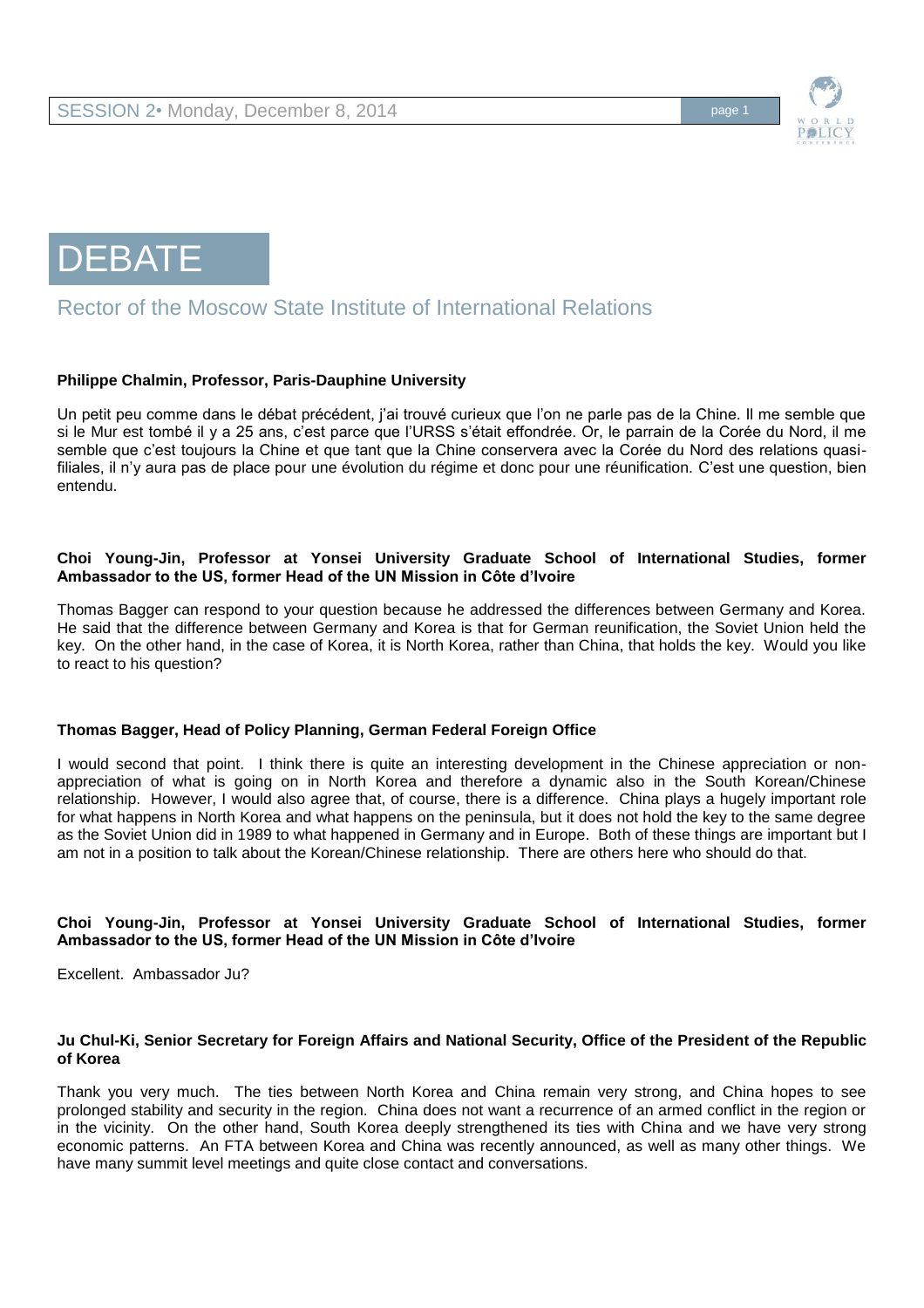

What has changed in China is that China does not want North Korea to produce or develop nuclear weapons and China, as others, as a P5 member of the Security Council, cannot allow the state to develop nuclear weapons because one must uphold the principle of non-proliferation and an NPT regime. That makes the relationship between North Korea and China a little bit tricky at the moment, but I think solving this problem and resolving the conflict means we need to consult with each other. We are in close contact. As was already mentioned, my colleagues went to Russia and China and now our experts are in Japan so among the stakeholders there is constant contact. To find a permanent solution, which is unification, we need to rely on Chinese support, and I think China has no difficulty with that approach. Thank you.

## **Choi Young-Jin, Professor at Yonsei University Graduate School of International Studies, former Ambassador to the US, former Head of the UN Mission in Côte d'Ivoire**

Thank you. We can have two more questions.

## **Tatsuo Masuda, Professor at Nagoya University of Commerce and Business Graduate School, Japan**

Thank you very much. I have a question for Ambassador Ju. There is a rumour everywhere that in today's world of uncertainty, the nuclear umbrella of the United States over some part of Asia may not last forever. Some Asian countries wish to have their own weaponry system based on nuclear. Some said South Korea may wish to have the North united without giving up nuclear capability because that could be a last resort for safety, even without the nuclear coverage of the United States. Is this just a rumour or do you have any feeling about this in South Korea? Thank you.

#### **Ju Chul-Ki, Senior Secretary for Foreign Affairs and National Security, Office of the President of the Republic of Korea**

I think it is a complete rumour, a groundless rumour. I do not know. It may be promoted by some but, frankly, while North Korea is developing nuclear weapons, we are developing our policy for non proliferation. We are now negotiating with the United States about a new type of nuclear agreement and we want to be one of the model champions of non-proliferation. Even though in Korea we have a few people who may emphasise that we must have enrichment in terms of having a new nuclear agreement with the United States, that is not the general notion of the Korean public and the Korean government. We want to uphold the principle of non-proliferation and stick to the point and we want to be a model country in promoting a peaceful existence, respecting the rules of NPT and IAEA.

There is no doubt that we hope that unification will be done peacefully and if there is still something remaining in North Korea about nuclear devices, then it has to be carried away by responsible members of the Security Council. I do not think there is any doubt on that. We dearly hope we will not develop in that wrong direction. Let us unite our forces in preserving the current NPT system. Thank you.

## **Choi Young-Jin, Professor at Yonsei University Graduate School of International Studies, former Ambassador to the US, former Head of the UN Mission in Côte d'Ivoire**

Thank you.

## **Serge Sur, Emeritus Professor of Public Law, University of Paris Panthéon-Assas**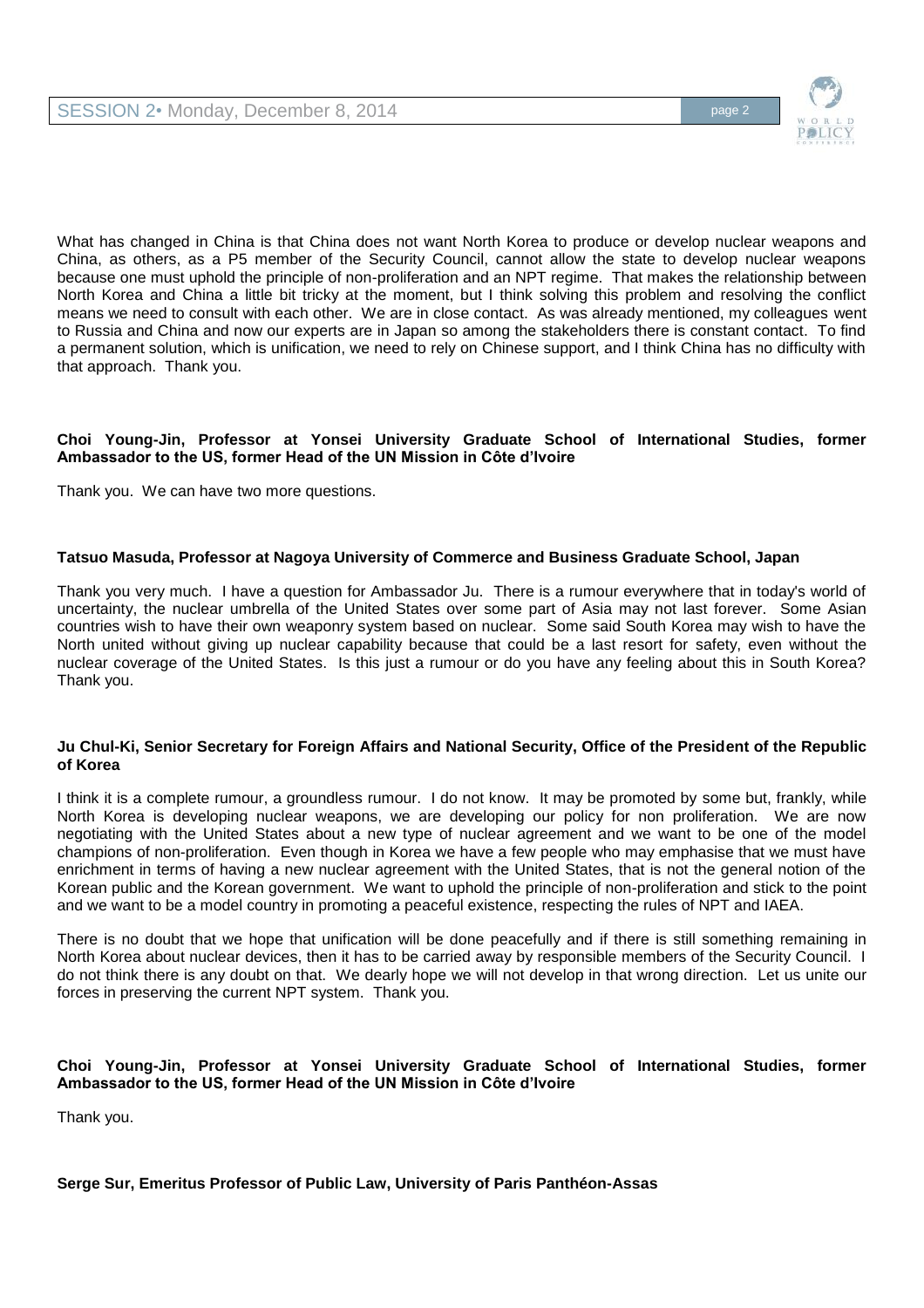

Je voudrais poser une question tout à fait naïve qui peut être adressée à l'ensemble des membres du panel. Qui souhaite la réunification de la Corée ?

#### **Choi Young-Jin, Professor at Yonsei University Graduate School of International Studies, former Ambassador to the US, former Head of the UN Mission in Côte d'Ivoire**

Ambassador Ju will respond to that question.

#### **Ju Chul-Ki, Senior Secretary for Foreign Affairs and National Security, Office of the President of the Republic of Korea**

I think in Korea, the larger public wants unification because we have been one country for the past 2,000 and something years. 70 years is very long and by emphasising the so-called unification bonanza or whatever – in Korea we call it the big bonanza - we may do that. Suddenly, public attention is drawn to the fact that unification is something that you should not be afraid of. It may create further dynamism for Korea's continued growth and enable the region to prosper together. I think a lot of the public in Korea supports that notion, but I do not know whether our friend here shares the same viewpoint. We are there in Korea. We have this new preparatory committee preparing and they are supported by the public.

#### **Choi Young-Jin, Professor at Yonsei University Graduate School of International Studies, former Ambassador to the US, former Head of the UN Mission in Côte d'Ivoire**

Thank you.

#### **Fen Hampson, Director of CIGI's Global Security & Politics Program; Co-director of the Global Commission on Internet Governance; Chancellor's professor at Carleton University in Ottawa, Canada**

I wonder if the two Korean members of the panel could comment on the stability of public attitudes towards what have clearly been oscillations in policy, from the Sunshine Policy to cooling, now a policy based, as we heard, more on reciprocity. Is the public behind it and when there is disappointment, as there may well be, how do you manage that?

#### **Choi Young-Jin, Professor at Yonsei University Graduate School of International Studies, former Ambassador to the US, former Head of the UN Mission in Côte d'Ivoire**

I think, again, Ambassador Ju is the obvious person to respond to that question. Before he does, would anybody from the panel like to address that issue? Marcus?

## **Marcus Noland, Executive Vice President and Director of Studies, Peterson Institute for International Economics**

I would be happy to address two of the other questions that have been asked, but I am not an expert on South Korean public opinion.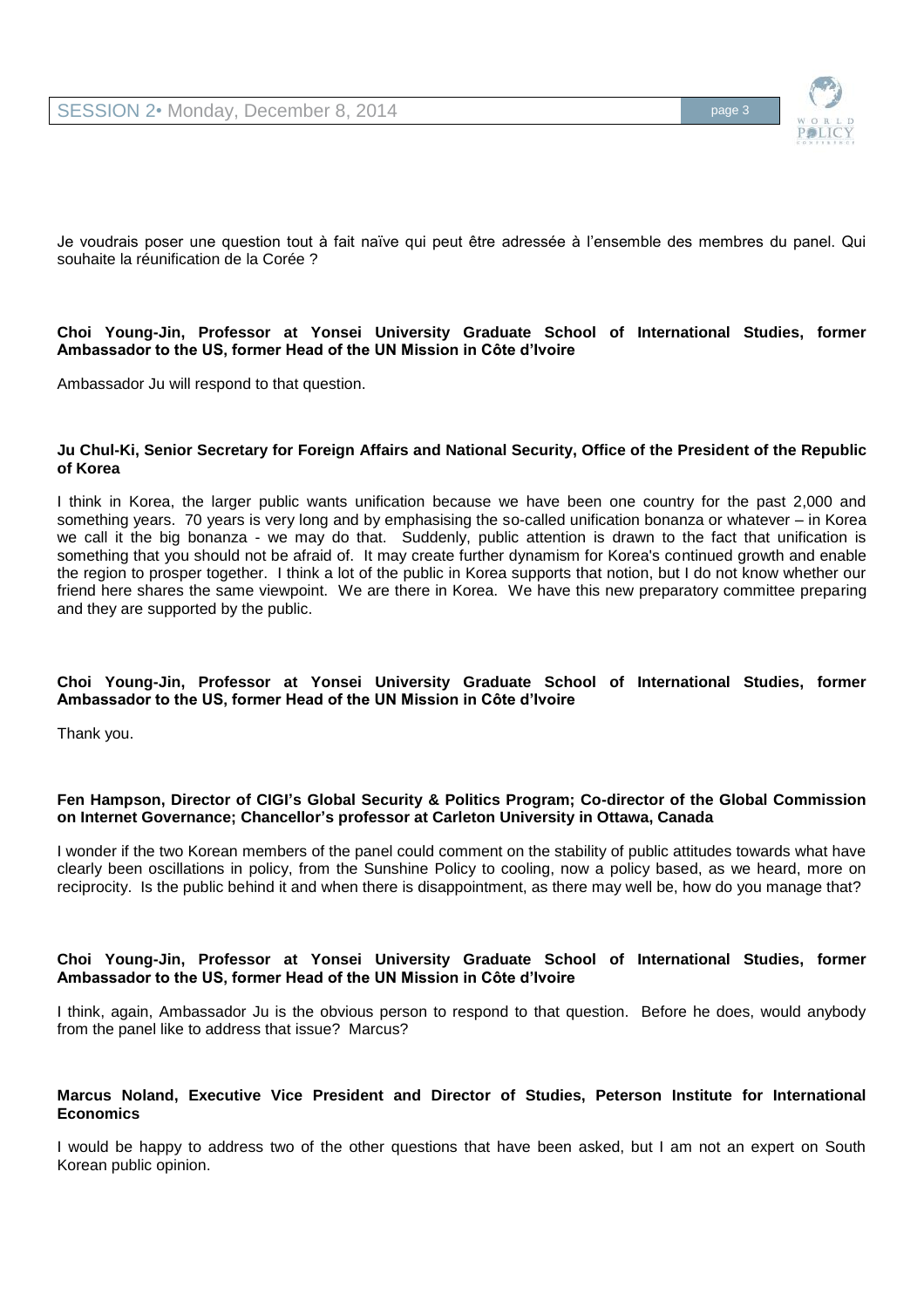

## **Ju Chul-Ki, Senior Secretary for Foreign Affairs and National Security, Office of the President of the Republic of Korea**

Very briefly, before we had the five-year progressive government, which supported the Sunshine Policy. Then we had another very conservative government. Now we have a second conservative government and we launched the so-called unification preparatory committee, the participants in which are largely from the conservative element, but there are several people representing other opinions. Astonishingly, we found a deluge of consensus emerging out of this preparatory committee and I am very hopeful that this committee may play a central role in collecting public opinion or national opinion so that we can have easier access to difficult issues, which is the unification issue and the strategic issue of talking with North Korea and partners.

Overall, I think we are more positive that we might consolidate public opinion in the right direction, which is working towards a peaceful, gradual unification and preparing the groundwork to support both government and parliamentary viewpoints on the unification policy.

## **Choi Young-Jin, Professor at Yonsei University Graduate School of International Studies, former Ambassador to the US, former Head of the UN Mission in Côte d'Ivoire**

Thank you. Perhaps we can have one last question before we adjourn for lunch.

From the floor

Thank you, sir. Today, as we know, the economy dominates politics. Keeping this in mind, are we hearing from China or can we ignore China if we are thinking about the unification process? My feeling is that if we involve Japan, China, Russia, the US and if we initiate a unification process, is it possible? Please comment on that. Secondly, keeping the nuclear issue apart, keeping the other issues, whether the parliament issue or the economic element or other issues, is it possible that unification will go ahead in that way? Thank you very much.

## **Choi Young-Jin, Professor at Yonsei University Graduate School of International Studies, former Ambassador to the US, former Head of the UN Mission in Côte d'Ivoire**

Thank you. Is there any reaction from the panellists? I would also like to hear from Ambassador Jianmin since he is from China.

## **Marcus Noland, Executive Vice President and Director of Studies, Peterson Institute for International Economics**

The absence of a Chinese representative from the sample, with all due respect to our hosts, I think is really a lacunae. China has enormous influence on North Korea and Chinese attitudes and policies are absolutely critical. In my remarks, I referred to a survey by the Ilmin Institute of International Relations. What is very interesting about that survey is that the Chinese experts surveyed have very distinct views relative to the non-Chinese experts. The non Chinese experts saw China as the key to resolving the North Korean nuclear issue. They saw Chinese pressure on North Korea as absolutely essential and with respect to the question of who wants unification, they saw China as being the single biggest beneficiary from Korean unification.

The Chinese experts in turn viewed China as having much less influence on North Korea than the non Chinese do. They think bilateral engagement by the United States is the key to resolving the nuclear issue and what is really interesting is that there is complete uniformity among these 135 experts that North Korea will not surrender its nuclear